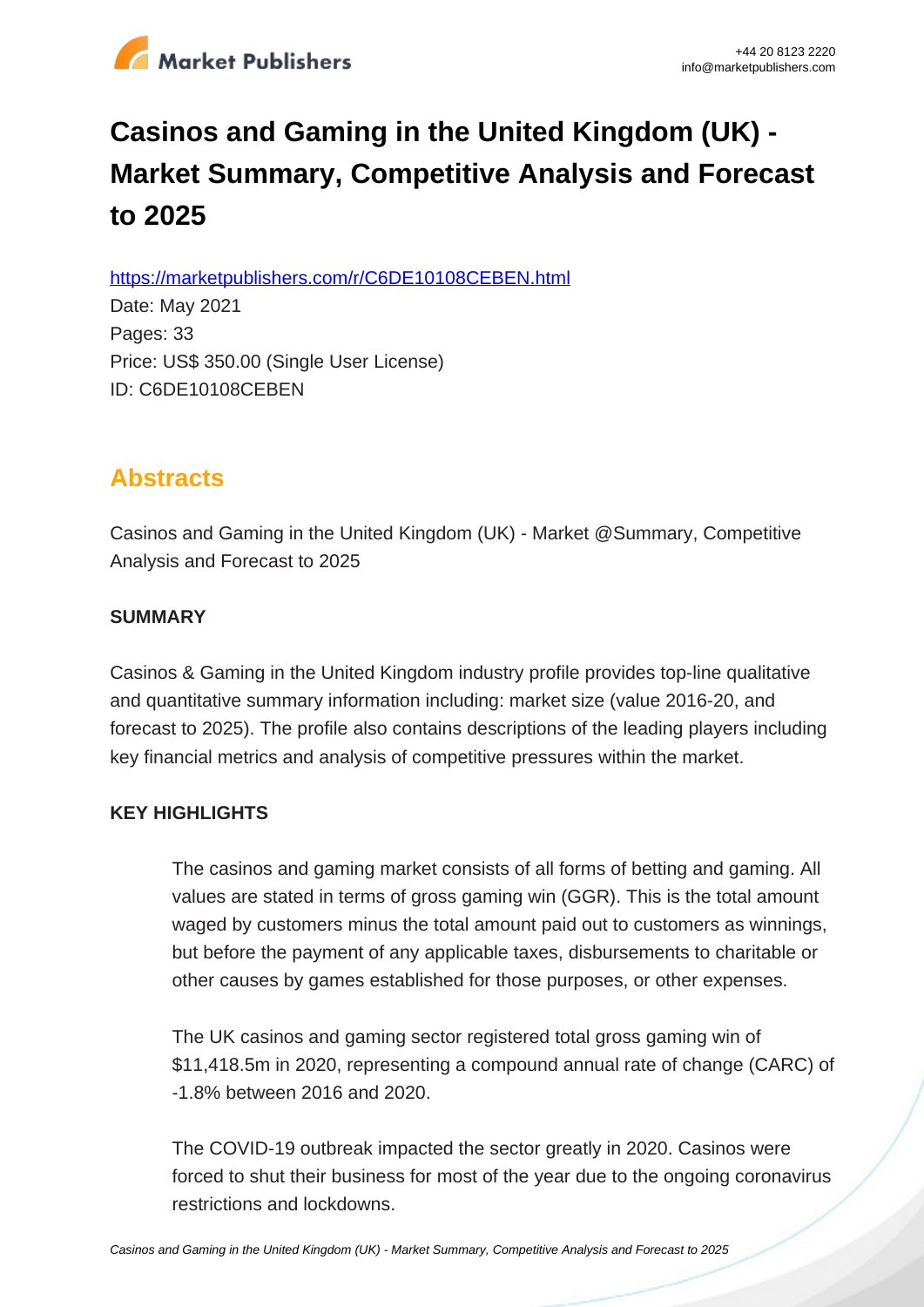

The COVID-19 pandemic has led to either the cancellation or postponement of a number of major sporting events globally, which has disrupted this stage of the supply chain significantly.

#### **SCOPE**

Save time carrying out entry-level research by identifying the size, growth, major segments, and leading players in the casinos & gaming market in the United Kingdom

Use the Five Forces analysis to determine the competitive intensity and therefore attractiveness of the casinos & gaming market in the United Kingdom

Leading company profiles reveal details of key casinos & gaming market players' global operations and financial performance

Add weight to presentations and pitches by understanding the future growth prospects of the United Kingdom casinos & gaming market with five year forecasts

#### **REASONS TO BUY**

What was the size of the United Kingdom casinos & gaming market by value in 2020?

What will be the size of the United Kingdom casinos & gaming market in 2025?

What factors are affecting the strength of competition in the United Kingdom casinos & gaming market?

How has the market performed over the last five years?

What are the main segments that make up the United Kingdom's casinos & gaming market?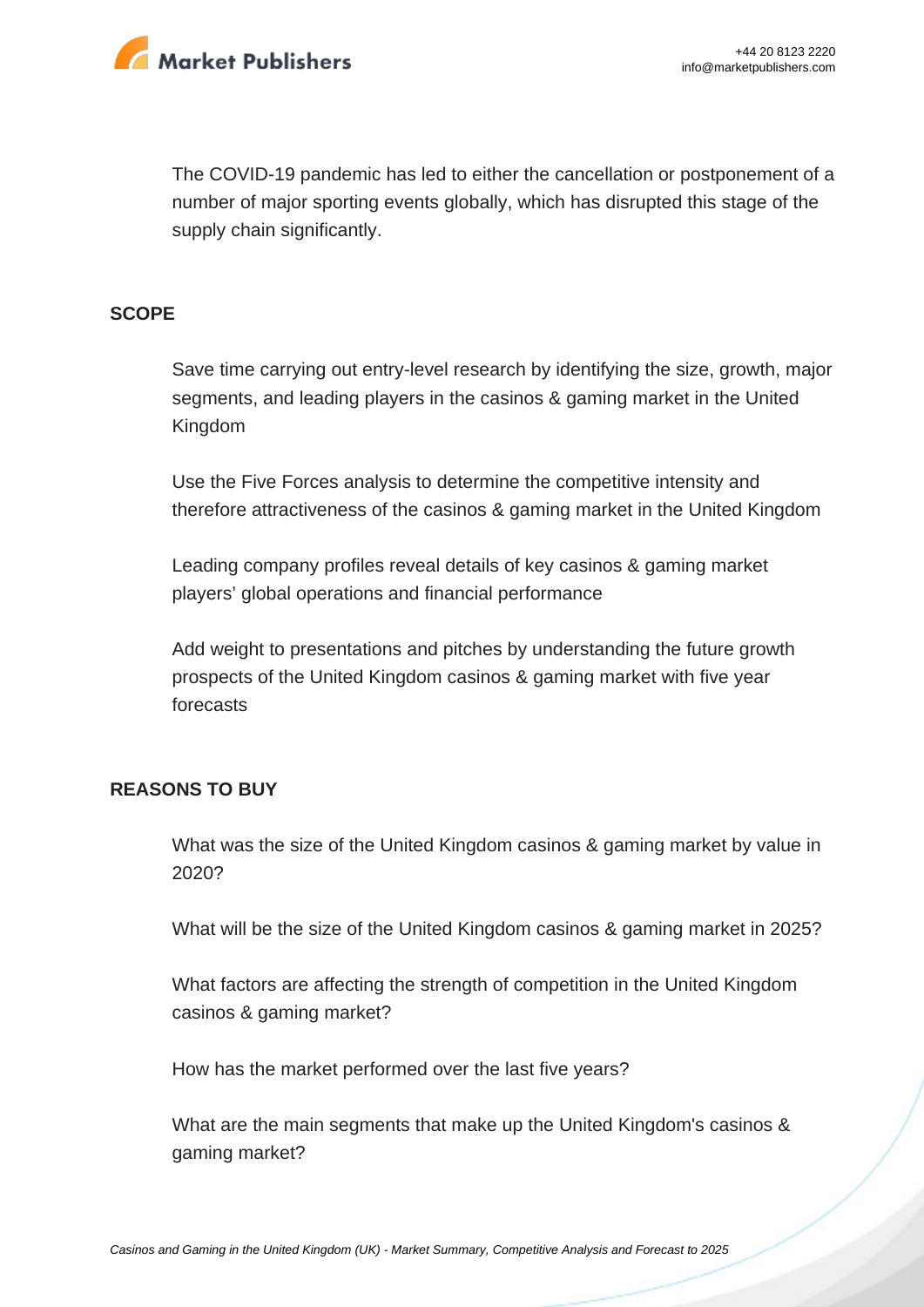

# **Contents**

#### **1 EXECUTIVE SUMMARY**

- 1.1. Market value
- 1.2. Market value forecast
- 1.3. Category segmentation
- 1.4. Geography segmentation
- 1.5. Market rivalry
- 1.6. Competitive Landscape

#### **2 MARKET OVERVIEW**

- 2.1. Market definition
- 2.2. Market analysis

#### **3 MARKET DATA**

3.1. Market value

#### **4 MARKET SEGMENTATION**

- 4.1. Category segmentation
- 4.2. Geography segmentation

#### **5 MARKET OUTLOOK**

5.1. Market value forecast

#### **6 FIVE FORCES ANALYSIS**

- 6.1. Summary
- 6.2. Buyer power
- 6.3. Supplier power
- 6.4. New entrants
- 6.5. Threat of substitutes
- 6.6. Degree of rivalry

## **7 COMPETITIVE LANDSCAPE**

[Casinos and Gaming in the United Kingdom \(UK\) - Market Summary, Competitive Analysis and Forecast to 2025](https://marketpublishers.com/report/media-entertainment/casino-gaming/casinos-n-gaming-in-united-kingdom-uk-market-summary-competitive-analysis-n-forecast-to-2025.html)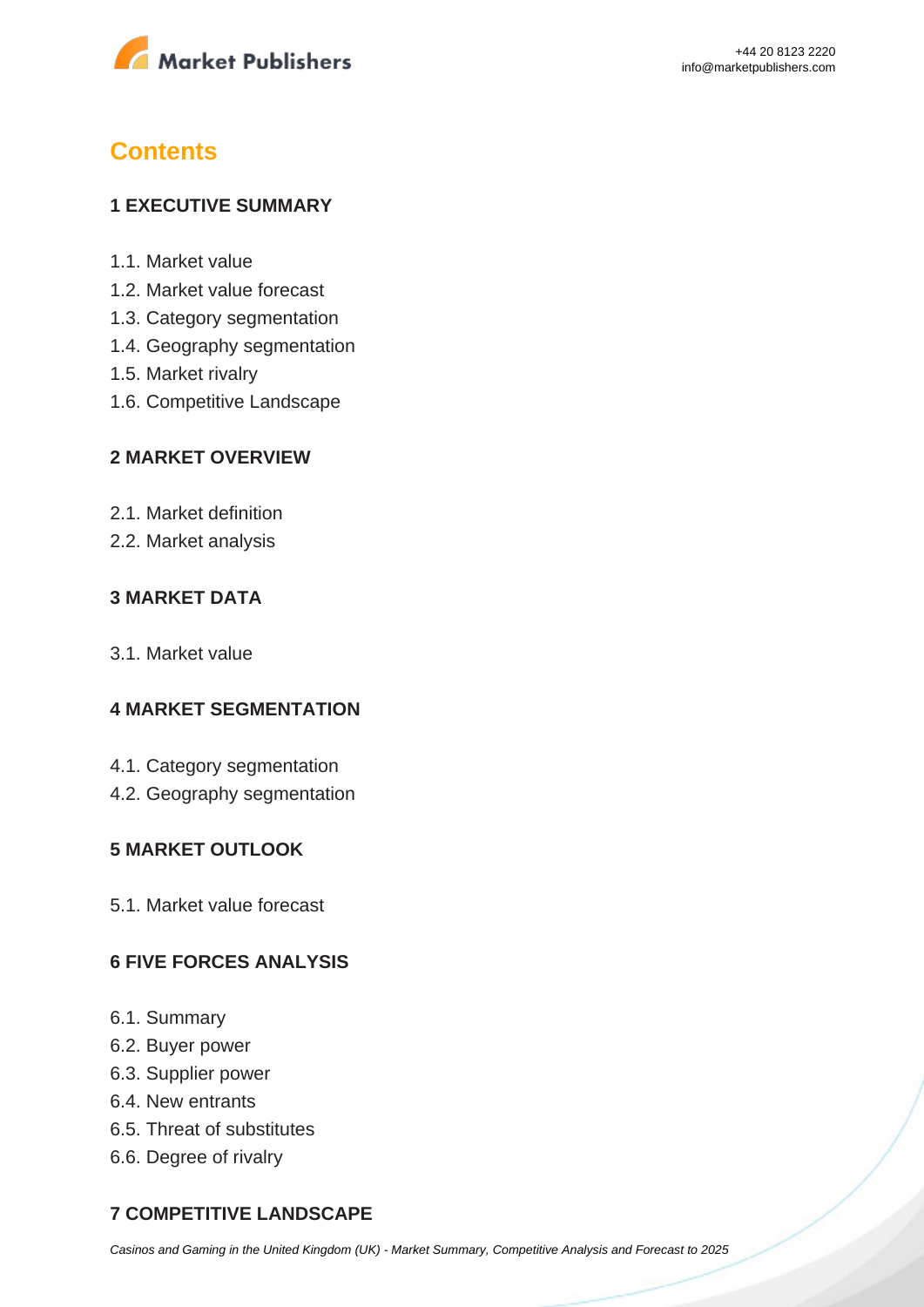

- 7.1. Who are the leading players?
- 7.2. What strategies do the leading players follow?
- 7.3. What is the rationale for the recent M&A activity?

#### **8 COMPANY PROFILES**

- 8.1. Camelot UK Lotteries Ltd
- 8.2. William Hill PLC

#### **9 MACROECONOMIC INDICATORS**

9.1. Country data

#### **10 APPENDIX**

- 10.1. Methodology
- 10.2. Industry associations
- 10.3. Related MarketLine research
- 10.4. About MarketLine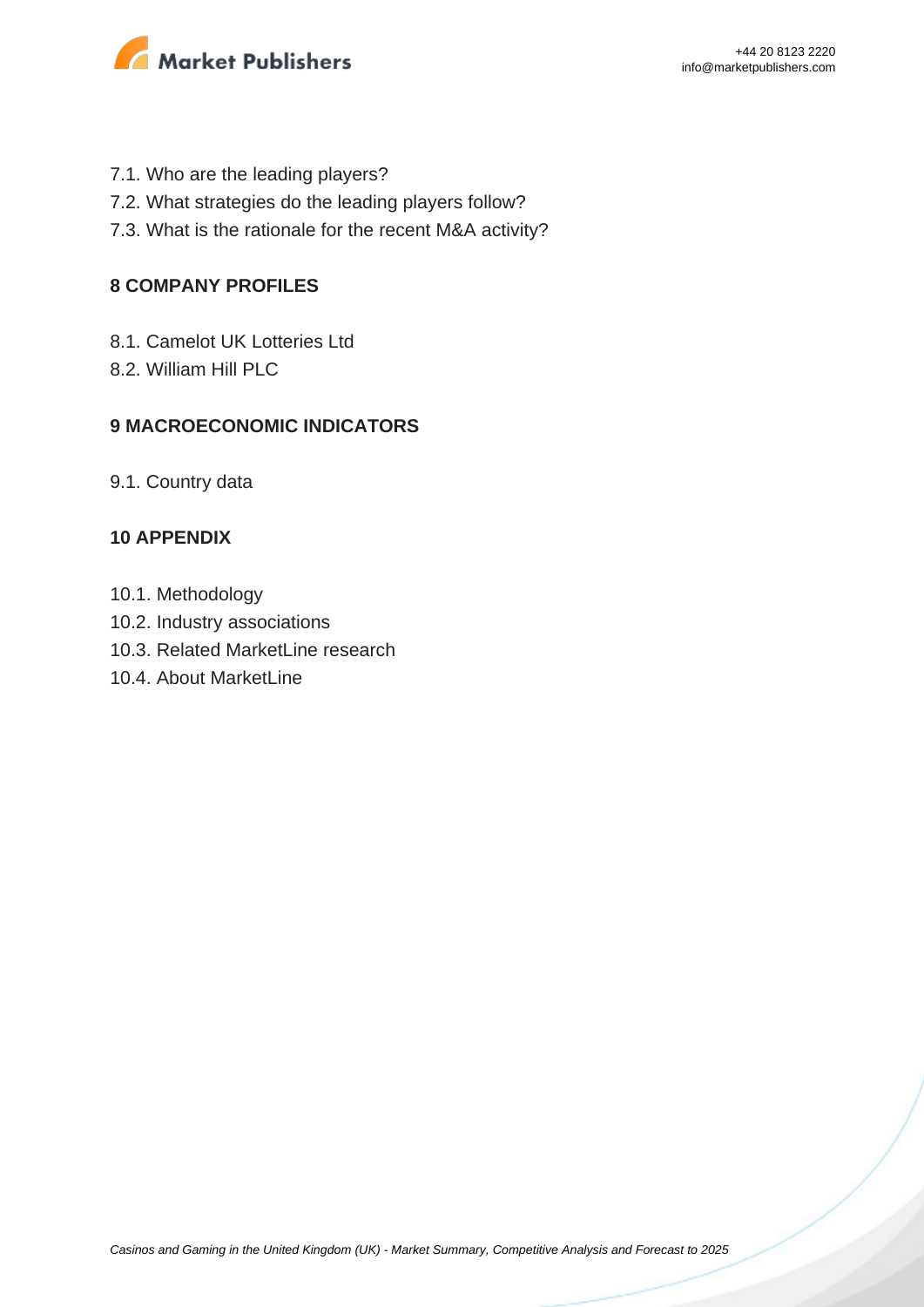

# **List Of Tables**

### **LIST OF TABLES**

Table 1: United Kingdom casinos & gaming sector value: \$ billion, 2016-20

Table 2: United Kingdom casinos & gaming sector category segmentation: \$ billion, 2020

Table 3: United Kingdom casinos & gaming sector geography segmentation: \$ billion, 2020

Table 4: United Kingdom casinos & gaming sector value forecast: \$ billion, 2020-25

Table 5: Camelot UK Lotteries Ltd: key facts

Table 6: Camelot UK Lotteries Ltd: Key Employees

Table 7: William Hill PLC: key facts

Table 8: William Hill PLC: Annual Financial Ratios

Table 9: William Hill PLC: Key Employees

Table 10: United Kingdom size of population (million), 2016-20

Table 11: United Kingdom gdp (constant 2005 prices, \$ billion), 2016-20

Table 12: United Kingdom gdp (current prices, \$ billion), 2016-20

Table 13: United Kingdom inflation, 2016-20

Table 14: United Kingdom consumer price index (absolute), 2016-20

Table 15: United Kingdom exchange rate, 2016-20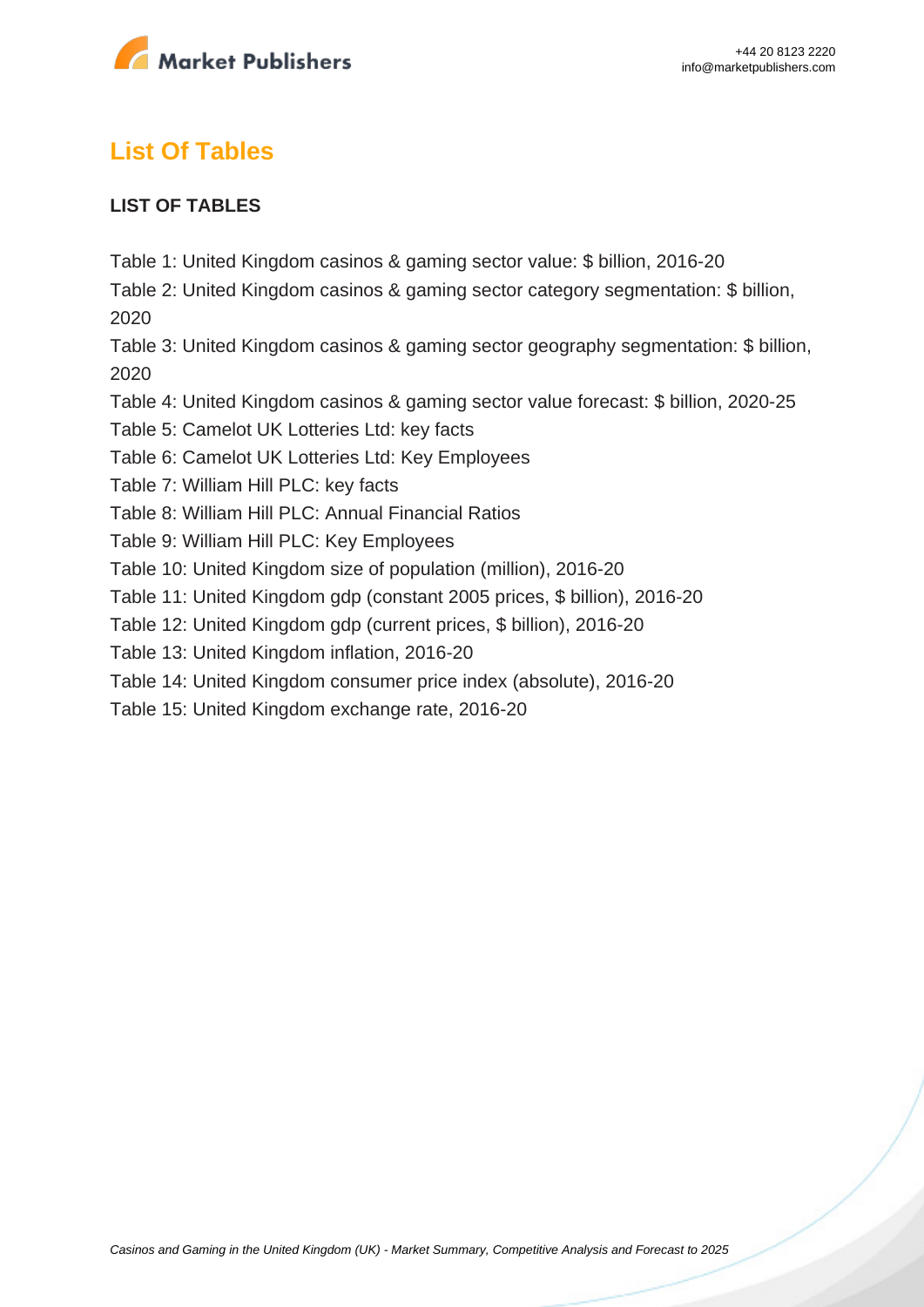

# **List Of Figures**

### **LIST OF FIGURES**

Figure 1: United Kingdom casinos & gaming sector value: \$ billion, 2016-20

Figure 2: United Kingdom casinos & gaming sector category segmentation: % share, by value, 2020

Figure 3: United Kingdom casinos & gaming sector geography segmentation: % share, by value, 2020

Figure 4: United Kingdom casinos & gaming sector value forecast: \$ billion, 2020-25

Figure 5: Forces driving competition in the casinos & gaming sector in the United Kingdom, 2020

Figure 6: Drivers of buyer power in the casinos & gaming sector in the United Kingdom, 2020

Figure 7: Drivers of supplier power in the casinos & gaming sector in the United Kingdom, 2020

Figure 8: Factors influencing the likelihood of new entrants in the casinos & gaming sector in the United Kingdom, 2020

Figure 9: Factors influencing the threat of substitutes in the casinos & gaming sector in the United Kingdom, 2020

Figure 10: Drivers of degree of rivalry in the casinos & gaming sector in the United Kingdom, 2020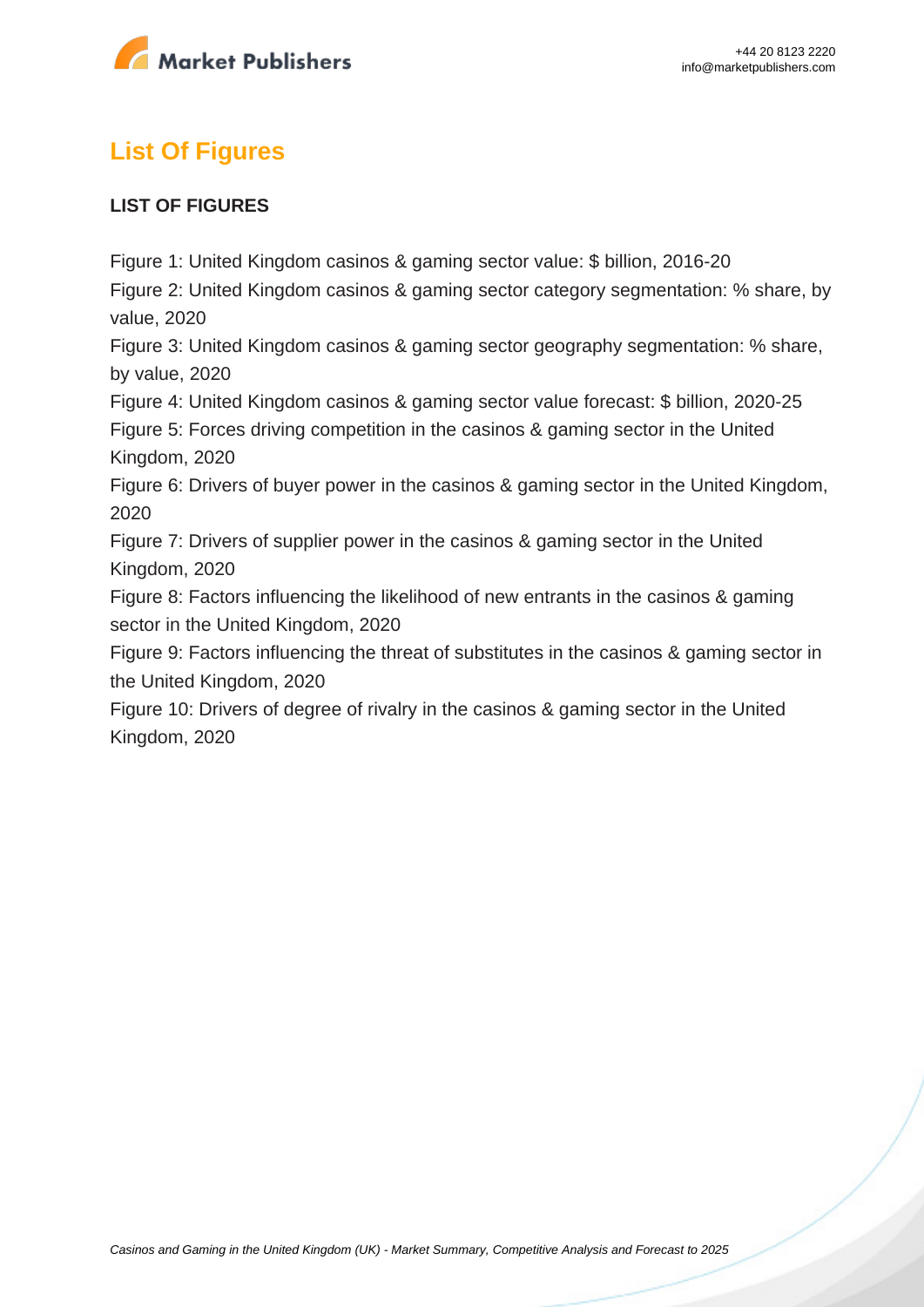

### I would like to order

Product name: Casinos and Gaming in the United Kingdom (UK) - Market Summary, Competitive Analysis and Forecast to 2025

Product link: [https://marketpublishers.com/r/C6DE10108CEBEN.html](https://marketpublishers.com/report/media-entertainment/casino-gaming/casinos-n-gaming-in-united-kingdom-uk-market-summary-competitive-analysis-n-forecast-to-2025.html)

Price: US\$ 350.00 (Single User License / Electronic Delivery) If you want to order Corporate License or Hard Copy, please, contact our Customer Service: [info@marketpublishers.com](mailto:info@marketpublishers.com)

# Payment

To pay by Credit Card (Visa, MasterCard, American Express, PayPal), please, click button on product page [https://marketpublishers.com/r/C6DE10108CEBEN.html](https://marketpublishers.com/report/media-entertainment/casino-gaming/casinos-n-gaming-in-united-kingdom-uk-market-summary-competitive-analysis-n-forecast-to-2025.html)

To pay by Wire Transfer, please, fill in your contact details in the form below:

First name: Last name: Email: Company: Address: City: Zip code: Country: Tel: Fax: Your message:

\*\*All fields are required

Custumer signature

Please, note that by ordering from marketpublishers.com you are agreeing to our Terms & Conditions at<https://marketpublishers.com/docs/terms.html>

To place an order via fax simply print this form, fill in the information below and fax the completed form to +44 20 7900 3970